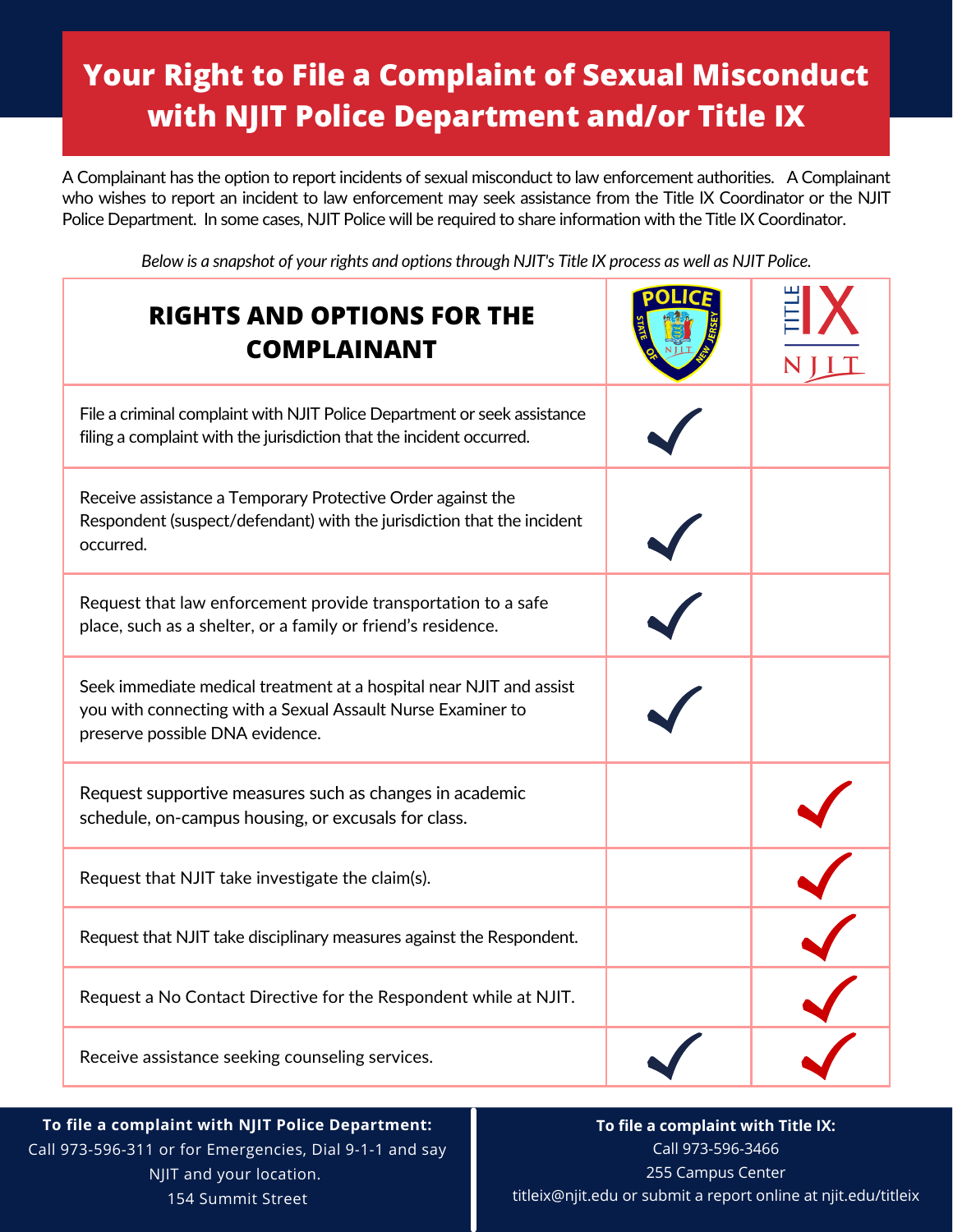# **HOW NJIT HANDLES A REPORT OF SEXUAL MISCONDUCT INVOLVING STUDENTS**

**Sexual Assault ● Sexual Harassment ● Stalking ● Dating/Domestic Violence** 

**START HERE Report of sexual**

#### **misconduct is received by Title IX Coordinator**

NJIT prohibits sexual harassment, sexual assault, domestic violence, dating violence, and stalking. NJIT also prohibits retaliation against any persons who, in good faith, reports or makes a Formal Complaint of sexual misconduct or who assists or participates or refuses to participate in any manner in an investigation or resolution process under this policy.

*The Title IX Coordinator will contact the student to provide the following:*

- Explain the student's rights and options
- Provide supportive measures as needed such as academic accommodations, counseling, etc.
- Connect student to resources
- Understand the student's preferences regarding next steps. NJIT will take all reasonable steps to honor a student's preferences to initiate (or not initiate) an investigation.

# **What would** *you* **like to see happen?**

**I don't want to take any action at this time. I would just like some support.**

# **Resources Provided No Investigation**

Resources and referrals will be provided to the student; a No Contact Directive can be implemented. A student can choose to pursue an informal or formal resolution at a later time.

*In certain circumstances, a formal complaint may be filed by the Title IX Coordinator based on the severity or impact of the alleged conduct.*

**I want some action taken, but I don't want to go through a formal hearing or investigation.**

# **Informal Resolution**

The Title IX Coordinator can conduct an educational training, or offer other appropriate remedies such as mediation. Informal resolutions can occur if both parties voluntarily agree to participate.

**I want to move forward with a formal process involving an investigation.**



## **Formal Resolution**

Title IX Investigators will interview the parties. Both parties may have an Advisor present. Investigators will interview relevant witnesses, collect evidence, and write an investigatory report which will be reviewed by the parties and shared with the hearing officer. A live hearing may take place depending on the nature of the allegation(s).

NJIT strongly encourages reporting of all incidents of sexual violence in order for students to protect themselves and others. In the event of an emergency, contact **NJIT Police Department at (973) 596-3111.**

For more information about Title IX, call **(973) 596-3466, visit www.njit.edu/titleix, or email titleix@njit.edu.**